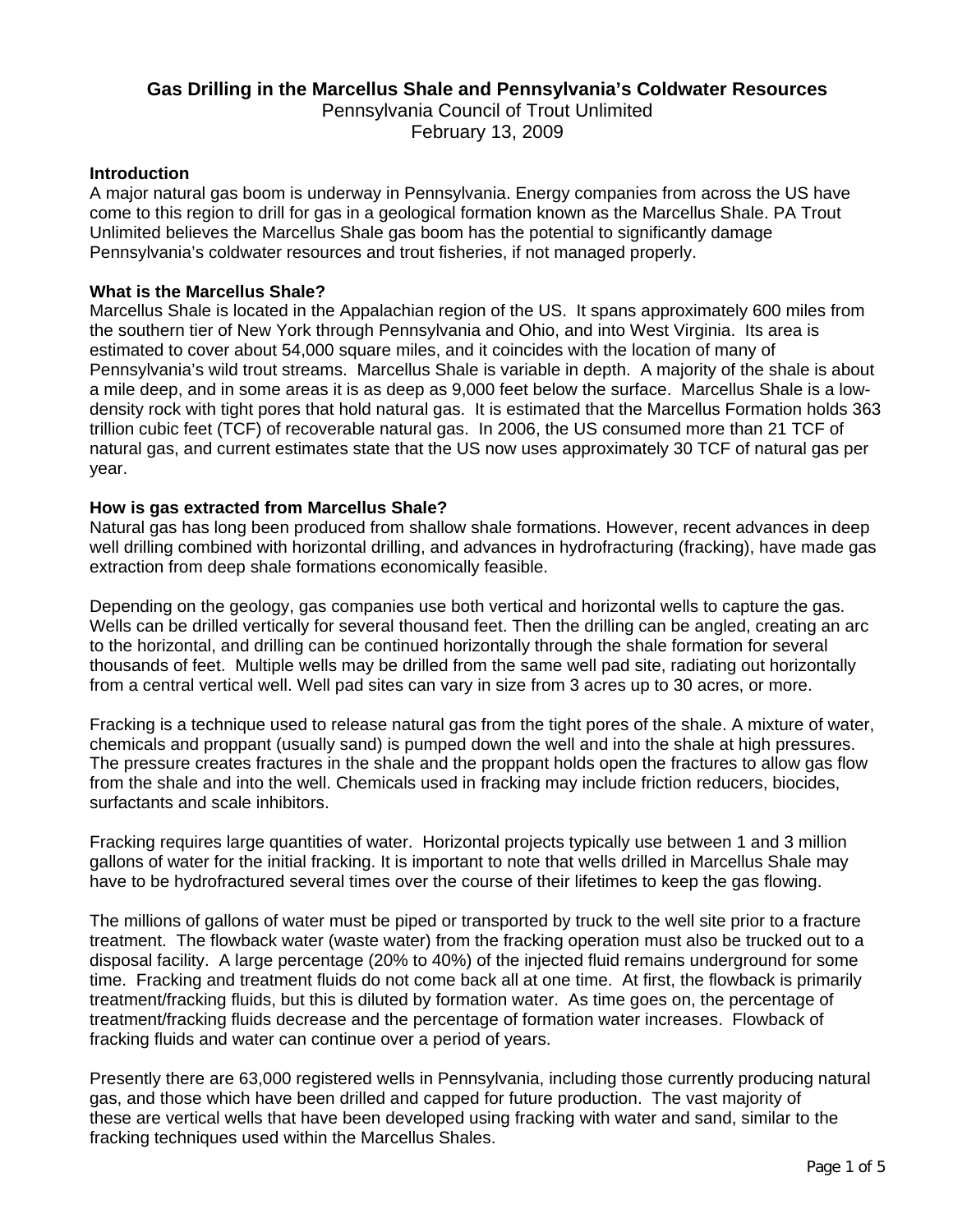Brines from vertical wells have been treated at several treatment plants throughout Pennsylvania that are dedicated to brine disposal. Other methods of disposal include use as dust suppression on dirt roads, use by the Pennsylvania Department of Transportation (PennDOT) for road treatment for ice and snow, and dilution through sewage treatment plants. While abuses have occurred, especially on the overapplication of brines for dust suppression, major environmental impacts have been addressed and enforcement actions taken. Unfortunately, these brine treatment facilities are not currently equipped to effectively deal with some of the production fluids used in the Marcellus gas extraction process.

# **What permits are required?**

- Well Drilling Permit and Addendum The operator must obtain a drilling permit, pursuant to the Oil and Gas Act, as well as an application addendum outlining a water management plan for that operation, pursuant to Title 25 PA Code 78.11-33.
- Earth Disturbance Permit (ESCGP-1) The operator must obtain a permit from the PA Department of Environmental Protection (PA DEP) for implementation of erosion and sediment controls, including stormwater management, if the site disturbance area is greater than 5 acres. A plan for erosion and sedimentation control is required if under 5 acres. Sites in excess of 5 acres must obtain a general sediment and erosion control permit under Chapter 102.
- Preparedness, Prevention and Contingency (PPC) Plan The operator is required to prepare and implement a PPC Plan and make it available to PA DEP upon request. The plan must address the types of wastes generated, disposal methods and a spill prevention plan. Construction and operation of on-site storage impoundments must also be described.
- Water Withdrawal Permits PA DEP has required water withdrawal permits for all withdrawals of surface or ground water. For projects located in the Delaware or Susquehanna Basins, a separate Delaware River Basin Commission (DRBC) or Susquehann River Basin Commission (SRBC) water withdrawal permit is required.
- Chapter 105 Obstruction and Encroachment Permit An operator must obtain a permit from PA DEP for construction, excavation, or operation in a wetland, stream, or body of water. A similar requirement is also required under the Oil and Gas Act.
- Water Quality Management Permit An operator must obtain this permit if a centralized impoundment will hold fluids other than fresh water (such as drilling or fracking fluids). The siting, construction, use and closure of temporary pits are regulated under Chapter 78. Permits are only required if the pit is part of a treatment facility. However, permanent impoundments to hold drilling or fracking fluids are rare. *In the case of freshwater impoundments, strict adherence to design and safety standards must be met and adequately enforced.*

# **Pennsylvania TU's position on gas drilling**

We understand that natural gas drilling and other energy developments are important to the economy of the Commonwealth and the nation. However, we are adamant that this drilling be done in a manner that does not damage our natural resources. Deep gas well drilling is relatively new to Pennsylvania, and the environmental concerns have not been fully evaluated prior to numerous permits being issued. Adequate permit restrictions and oversight are necessary. We encourage our regulatory agencies to actively ensure that all protections be enforced to protect our water resources as afforded under the Clean Water Act and the Clean Streams Law.

# *What are our concerns?*

1. The removal of millions of gallons of water from streams and aquifers to frack the Marcellus gas producing zones.

2. The potential environmental damage the fracking water will do; both on site and during its disposal.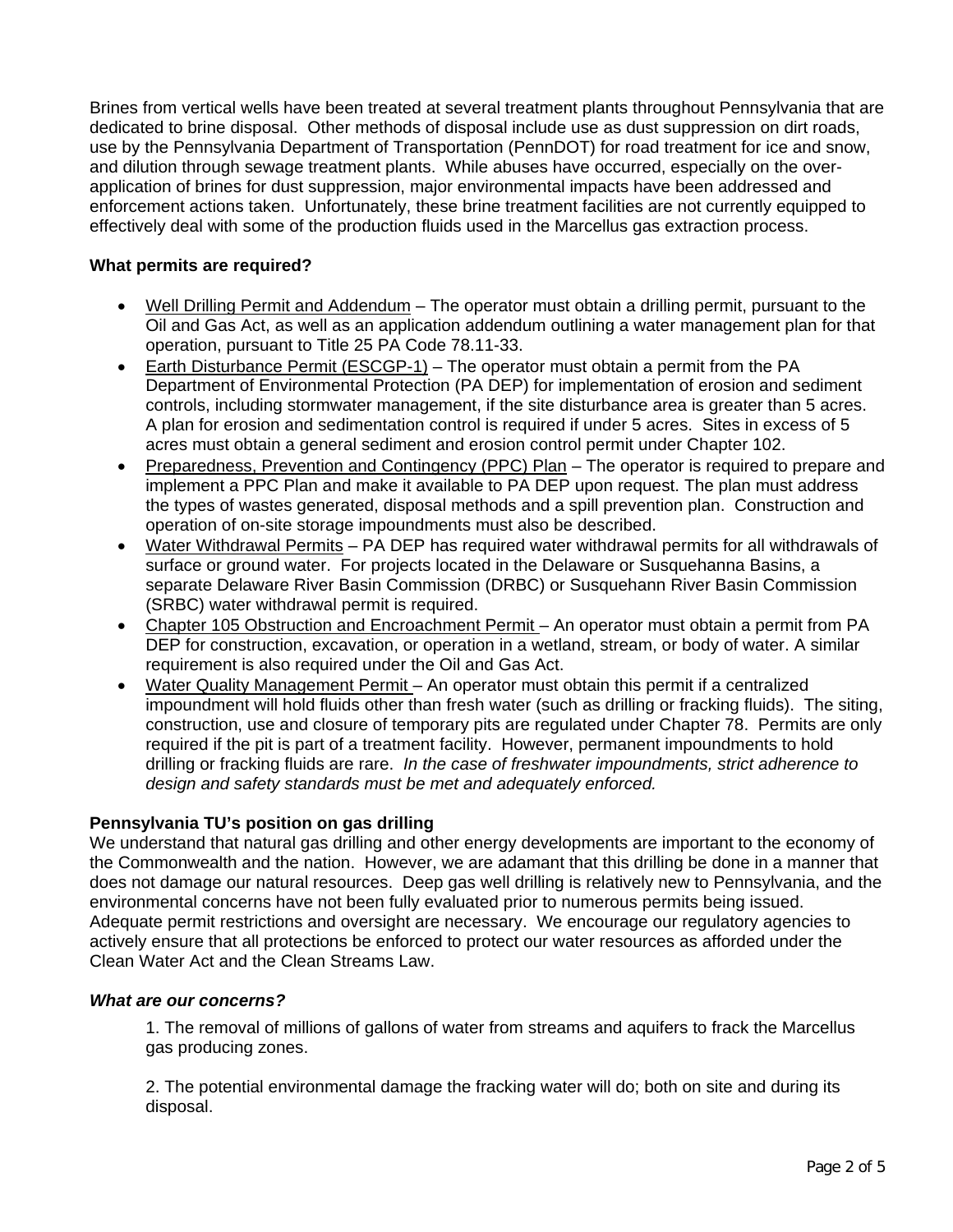3. Drilling activity in Special Protection Watersheds (HQ and EV streams) and Wilderness Trout Designated areas may permanently affect these areas.

4. Bonding is inadequate to deal with plugging/closing of wells and to deal with any long-term environmental implications of orphan/abandoned well sites.

5. Potential increase in sediment and stormwater from the well pad sites.

6. Resource agencies may be inadequately staffed to deal with the increase in permit requests and on site enforcement.

## **What should happen?**

- 1. Marcellus Shale drilling and production presents a new series of problems. Namely, the need for millions of gallons of water for fracking, and the need to properly treat and dispose of this water when it returns to the wellhead. Simply put, Pennsylvania must enact criteria and disposal methods not yet employed in the Commonwealth. As an organization concerned with coldwater fisheries and the water quality and quantity needed to support these fisheries, Pennsylvania Trout Unlimited (PATU) insists that PA DEP must meet this new challenge. For example, PA DEP should encourage the use of reverse osmosis units to remove salts and any associated heavy metals from production waters and reuse the resulting water for future fracking.
- 2. PATU strongly believes that Marcellus Shale development cannot be permitted within Exceptional Value (EV) watersheds. We do not see how the existing Best Management Practices (BMPs) for sediment and erosion control, given the significant earth disturbances associated with road and pad construction, can comply with the anti-degradation standards required under the Clean Streams Law.
- 3. PATU sees an urgent need for PA DEP to change its present bonding requirements for existing vertical wells, and to cover the likely higher plugging costs for Marcellus wells. PA DEP needs to take immediate steps to determine the anticipated costs of closing Marcellus wells. PA DEP needs to consult with surrounding states regarding their existing or proposed bonding rates for this class of wells. PA DEP also needs to work closely with the Interstate Oil and Gas Compact Commission (IOGCC) to assure that bonding rates meet the necessary closing costs for Marcellus wells. Without adequate bonding, Pennsylvania will inherit more abandoned wells that cannot be properly closed, and that risk the spewing of contaminants into our waterways, much as we presently see from pre-Act drilling, and where bonding was inadequate to close the wells.
- 4. PATU sees an urgent need for PA DEP to require a severance fee adequate to meet the Department's costs for permitting, inspections and enforcement, including the logistical needs of the program.
- **5.** In High Quality-Coldwater Fishery (HQ-CWF) watersheds, PA DEP should, at minimum, require individual permits for gas development. Individual permits assure that the public has an opportunity to review, object to, or request a public meeting on, the proposed drilling operation and its associated discharges prior to the issuance of the permit. These options are not available with the present practice of issuing general permits pursuant to Chapter 102. Appeal rights, under the general permit, are limited to a short window after issuance of the permit. We find this practice unacceptable.
- 6. Drilling projects have the potential to cause multiple impacts on our environment. Permit approvals should consider all of the impacts before issuing a permit, including water needs for drilling, treatment and discharge of backflows and brine, habitat destruction from drill site pads, and erosion from road construction and pipeline construction.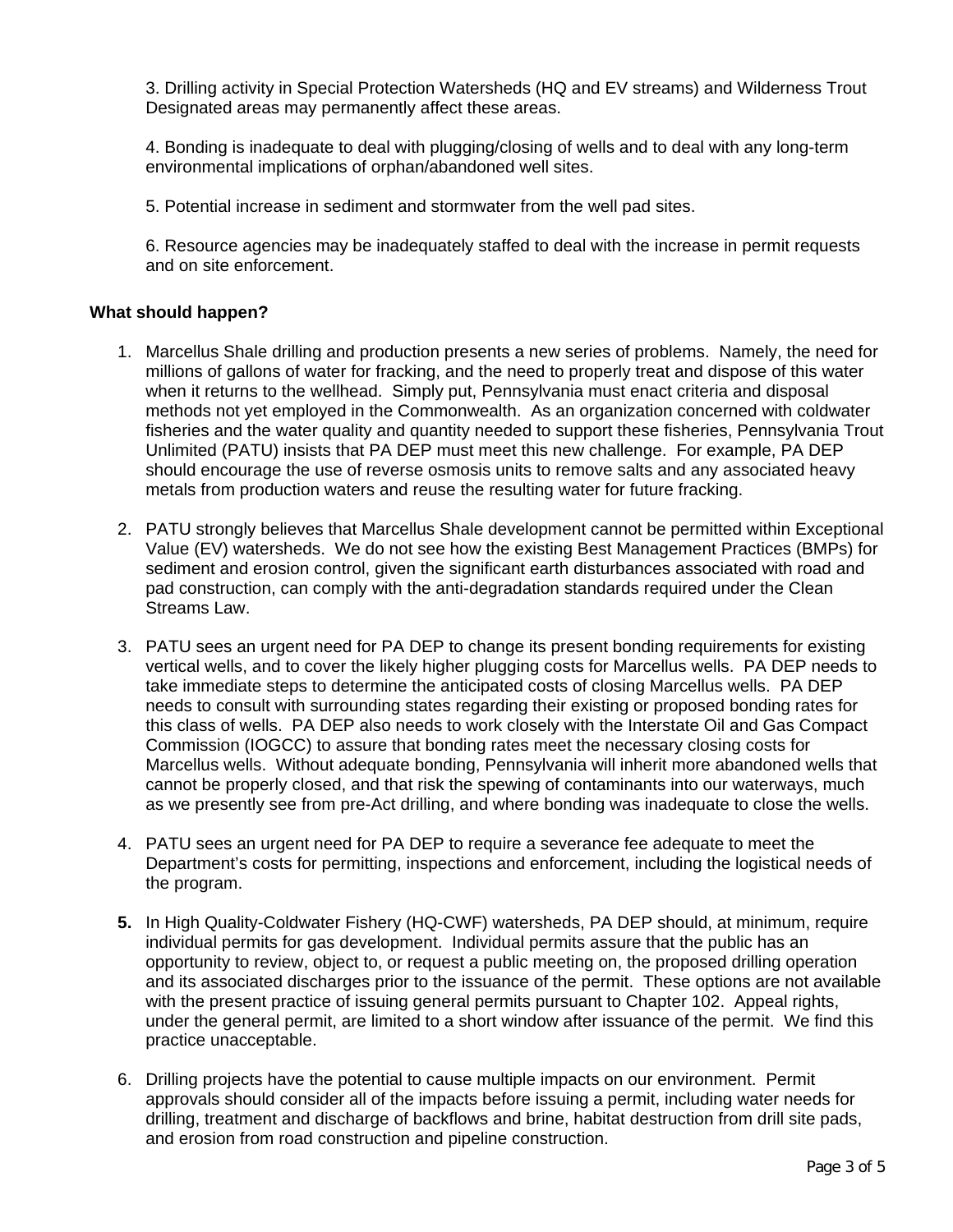- 7. PATU urges state agencies to prohibit any oil and gas development in Exceptional Value (EV) watersheds, Wilderness Trout Stream watersheds, EV wetlands or areas containing threatened or endangered species. Increased oversight should be applied in High Quality-Coldwater Fishery (HQ-CWF) watersheds.
- 8. We insist that water withdrawal permitting by SRBC, DRBC and PA DEP be closely monitored. Namely, flows from the permitted watershed need to be documented at the time of withdrawal to assure that the stream uses are protected. This will require that flow monitoring devices are part of the permit, thus assuring that the Q-7/10\* is not violated.
- 9. PA DEP is obligated to consider the cumulative impacts these drilling sites will pose in a watershed. In addition, resource agencies should evaluate the overall impacts to groundwater and surface flows and place a cap on permits to prevent Total Maximum Daily Loads (TMDLs) from being reached. While any one project may do minimal damage, the cumulative impacts from multiple projects could cause significant damage.
- 10. Surface landowners must consider the cumulative impacts of site development as it pertains to forest fragmentation and its potential impacts on our coldwater resources.
- 11. Roads built to and around well pad sites should be required to incorporate Environmentally Sensitive Maintenance principles as outlined by the Center for Dirt and Gravel Roads Program.
- 12. Fracking water must be treated at facilities built to meet NPDES permit requirements. Municipal sewage treatment plants are not capable of treating chlorides and toxins present in fracking water.
- 13. The public has the right to know what materials the industry is injecting for Marcellus Shale development. It also has the right to know the chemical analysis of the flowback water.

\*Q-7/10 is defined as a consecutive 7- day low streamflow during a ten year drought. Water quality modeling is based on this low flow condition to assure that stream uses are maintained.

#### **Whom should I contact with concerns?**

If you believe that drilling activities have affected water resources or caused pollution, you should contact your nearest PA DEP Regional office, County Conservation District (CCD), Pennsylvania Game Commission (PGC), or the Pennsylvania Fish and Boat Commission (PFBC). The numbers are as follows:

#### **PA DEP Regional Offices:**

Northeast: (866) 255-5158 Northcentral: (570) 327-3636 Northwest: (814) 332-6945 Southeast: (484) 250-5900 Southcentral: (877) 333-1904 Southwest: (412) 442-4000 Toll free, after hours and weekend: 1-800-541-2050 or 1-866-255-5158

#### **Pennsylvania Game Commission Regional Offices:**

 Northeast: (570) 675-1143 Northcentral; (570) 398-4744 Northwest: (814) 432-3187 Southeast: (610) 926-3136 Southcentral: (814) 643-1831 Southwest: (724) 238-9523